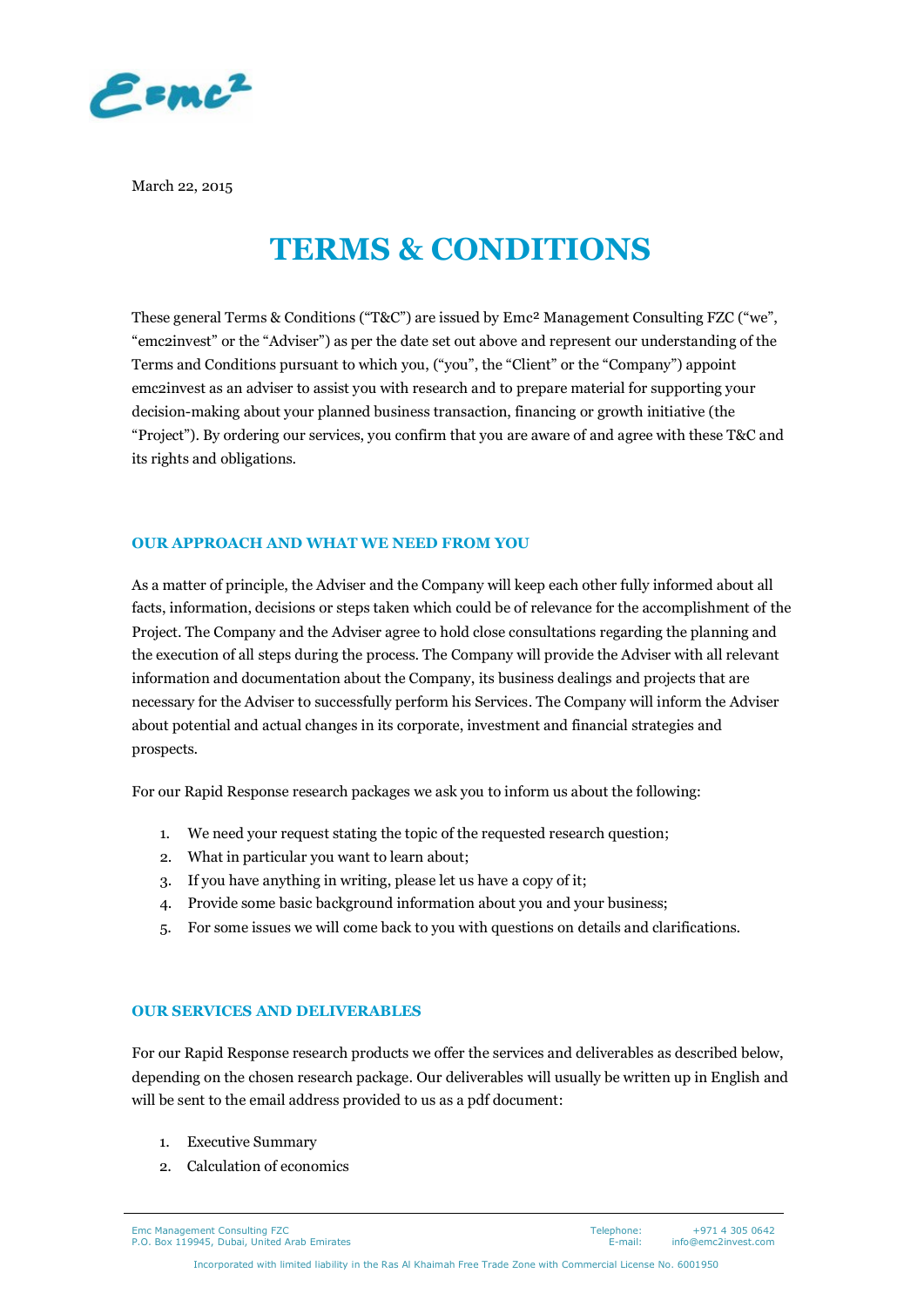

- 3. Market commentary
- 4. Review of incentives
- 5. Comment on business or transactional structure
- 6. Governance
- 7. Next steps
- 8. Required resources

#### **HOW OUR PROCESS WORKS:**

- 1. Write us an email stating your request and include as much information about your issue as you can. Don't worry about Confidentiality - we take it extremely serious! All communication with us is immediately private, privileged and confidential as a result of our corporate policies and our terms and conditions.
- 2. Don't worry if part of the documentation is in different languages. We can read and process information in English, German, French, Spanish, Italian, Portuguese, Russian and Slovene. If it is something else still we can get additional people to look at it but it may take a little longer.
- 3. We will immediately review your request and let you know if we can work on it. Usually within about half an hour.
- 4. Together with our confirmation we will send you an invoice for the Rapid Response package you have elected. As promised, if this is the first assignment you give us we will give you a 25% discount.
- 5. In order to speed things up, we advise you to make payments by bank transfer to one of our bank accounts in AED, USD or EUR with Emirates NBD bank. The account numbers, bank details and payment instructions are on our invoice. We take cheques only for UAE banks, they usually take too long to clear. In a hurry, we can arrange for payments through PayPal. On all payments, please make sure that bank fees and transfer charges are paid by yourself.
- 6. We will usually start working on an assignment immediately when we have agreed to take it on.
- 7. We will release the report to you as soon as it is ready, but definitely within our promised turnaround time from the date and time your payment has cleared. Our banks' reporting system is pretty good and we will know the exact date and time of your payment from the banks text message we receive about each account movement.
- 8. We will not release reports as long as payments have not been received or are incomplete.

#### **THE RESULT**

You will get reports to measure at an unbeatable turn-around time. Our pricing reflects the many years of experience with have in dealing with all kinds of requests and the extra effort we will be making to come up with actionable recommendations. We will offer you insights that you may have overlooked or disregarded and sometimes they may be unique.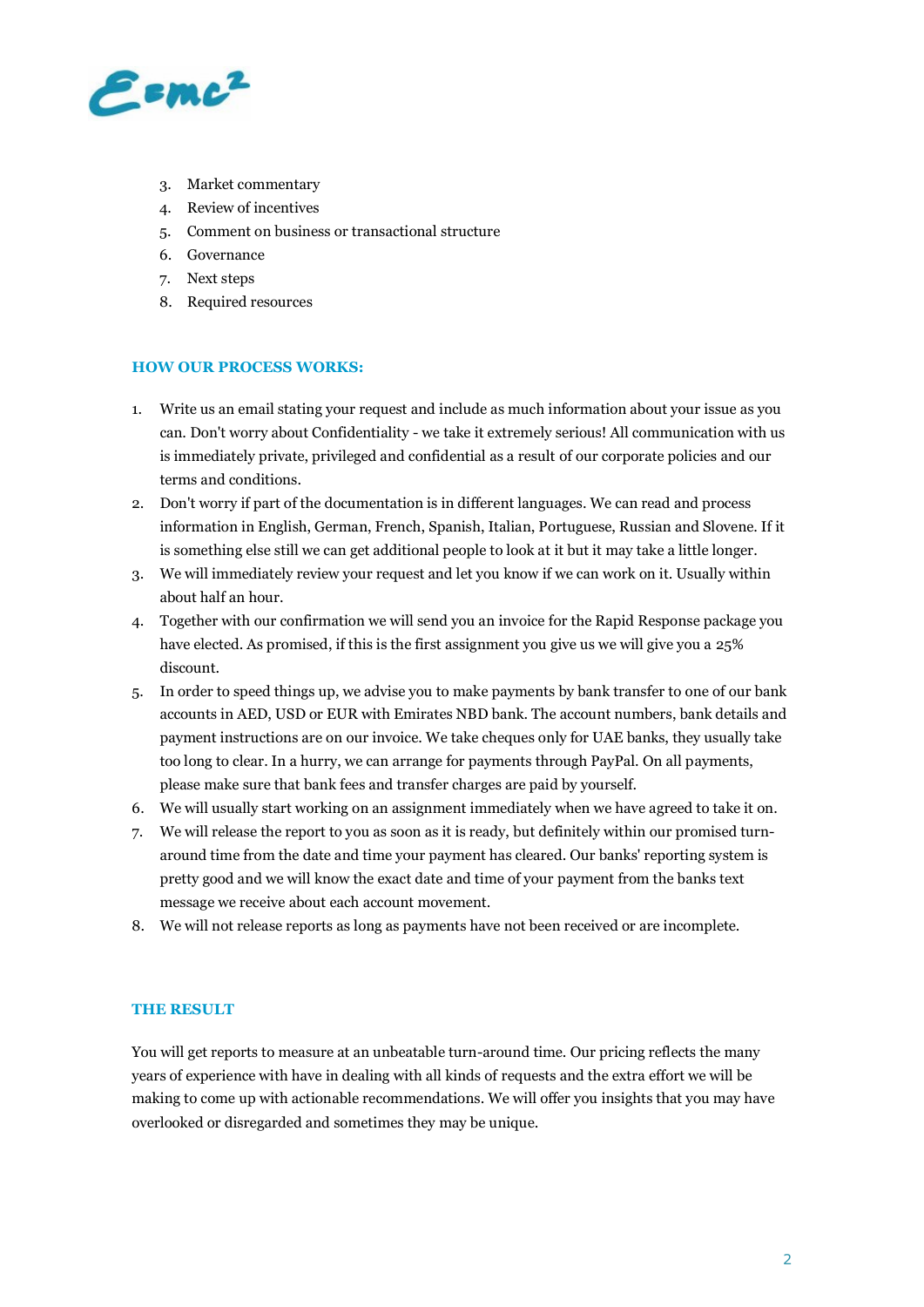

| <b>Product</b>                                                                                                                                | <b>Format</b>                                                                                                                              | <b>Turn-around time</b>                                                              | Price                                                           |
|-----------------------------------------------------------------------------------------------------------------------------------------------|--------------------------------------------------------------------------------------------------------------------------------------------|--------------------------------------------------------------------------------------|-----------------------------------------------------------------|
| Rapid Response<br>packages are<br>designed to allow<br>you the agility and<br>responsiveness to<br>make the most of<br>your busy<br>schedule. | Our writing is<br>to the point.<br>You will<br>quickly find<br>what you need.<br>The report will<br>be sent by<br>email in .pdf<br>format. | We will be<br>able to start<br>working as<br>soon as we<br>have received<br>our fee. | We will give you a<br>25% discount on your<br>first assignment. |
| Prompt                                                                                                                                        | 1 page                                                                                                                                     | 24h                                                                                  | AED 10,000                                                      |
| <b>Support</b>                                                                                                                                | 2 pages                                                                                                                                    | 48h                                                                                  | AED 15,000                                                      |
| Briefing                                                                                                                                      | Up to 10 pages                                                                                                                             | 1 week                                                                               | AED 35,000                                                      |

# **Fresh Perspectives!**

#### **Responsibility Statement**

We warrant that our Services hereunder shall be of professional quality consistent with generally accepted industry standards for the performance of such services.

We are entitled to assume, without independent verification, the accuracy of all data provided to us by the Company and their representatives. By acceptance of these T&C, the Company and their representatives warrant to emc2invest that the information to be supplied will be accurate to the best of their knowledge. We will use information furnished by others if we believe it to be reliable; however, we are not responsible for, and we provide no assurance regarding, the accuracy of any such information.

#### **Independence**

We are an independent contractor and our compensation is not contingent in any way upon our recommendations.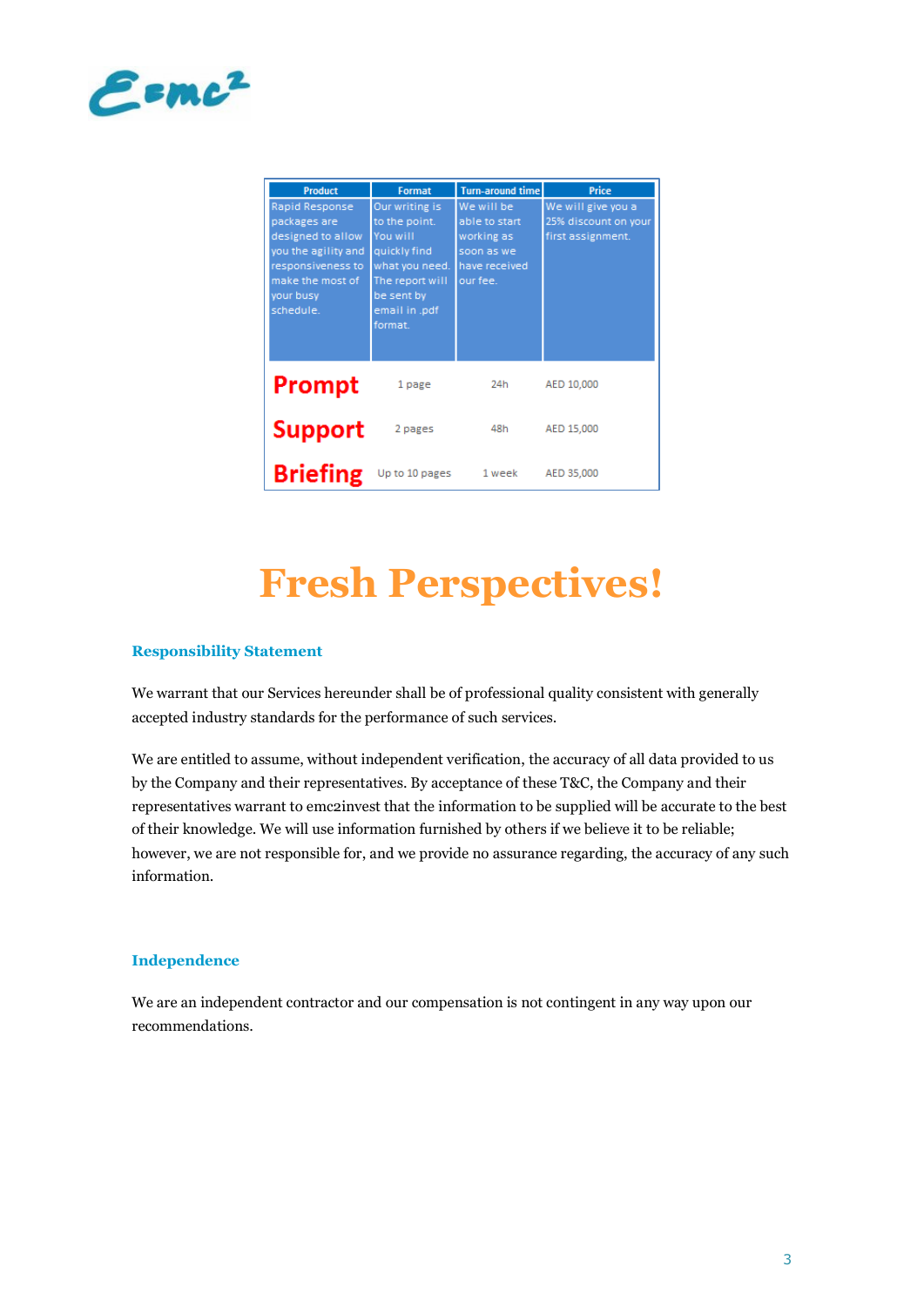

#### **Single Purpose**

Any reports prepared by emc2invest are valid only when presented in their entirety and only for the purpose stated therein. The Adviser retains the intellectual property rights and copyrights to all documentation in relation to the Project.

#### **Engagement**

emc2invest undertakes to provide the personnel resources with appropriate skills at the relevant time during the course of the project. emc2invest has no responsibility to update its documentation and reports for events and circumstances after the date of its initial documentation and reports.

Changes in the scope, not represented here, will have to be agreed to by both Parties in writing, indicating the scope revisions and the financial obligations related to the scope changes.

We assume that the Company is committed to this assignment and that key management personnel will be available to participate as required. The full support and participation of key personnel will be critical to the completion of this assignment. The Company will arrange to provide adequate office space and working environment including printers, internet and telephone access for the project team and will also facilitate the entrance of emc2invest team to the Company's premises, as required, during and off-working hours.

In order to work on the Project we will obtain a significant amount of information from the Company's management and employees. The responsibility for the accuracy and completeness of the information provided to us during our work rests with the Company's management and employees. We will be relying on explanations and representations obtained from these parties during our work. emc2invest shall not be liable for any loss or damage arising from the provision of inaccurate or incomplete information on the part of the Company's management and employees.

We understand that all our deliverables will be used by the recipients to whom it is addressed for internal purposes and will not be circulated to any other unconnected third parties. We will, therefore, include an appropriate clause in our documentation restricting its circulation and use and preventing unnamed third parties from placing unwarranted reliance upon our report.

#### **Confidentiality**

In connection with the Project, each Party shall hold all confidential information of the other in strict confidence. Save as may be required by law or applicable regulation, neither Party shall disclose such information without the prior written consent of the other Party, provided that emc2invest shall be permitted to pass any such confidential information to any sub-contractor whose involvement in the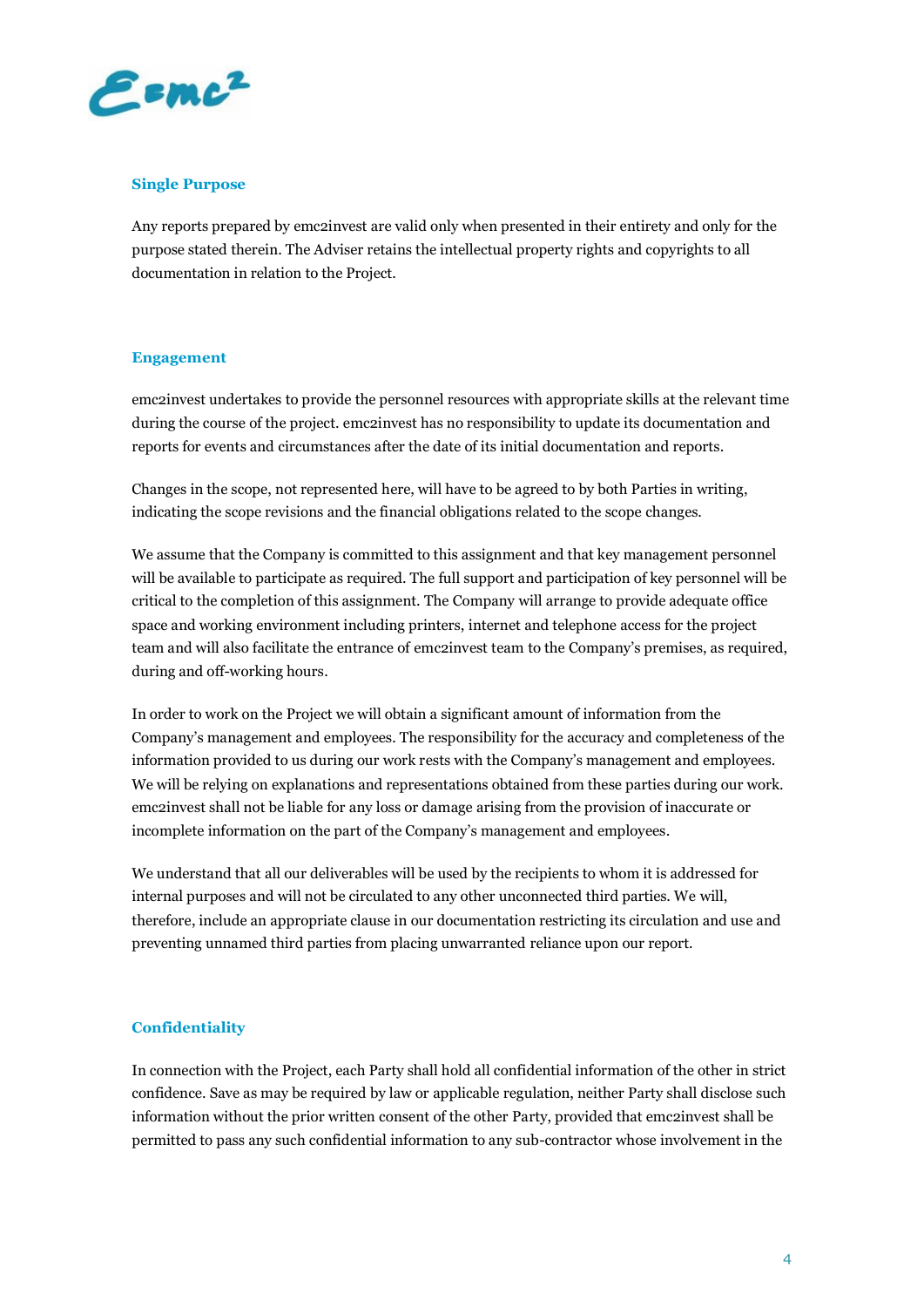

Project has been approved by the Company and which, in emc2invest view, is relevant to the job to be performed by that sub-contractor.

emc2invest appreciates the confidentiality of this assignment and, accordingly, will treat all communication, written and verbal, and all documentation relating to this assignment as confidential. All information relating to this assignment, whether written or verbal, will not be disclosed to third parties without the Company's prior written consent. Furthermore, disclosure of information regarding the Project to personnel within the emc2invest organization shall be made only on a need-to-know basis and to the extent it is relevant for the execution of the Project.

All presentations, reports, documents, project deliverables and other advice given, including this letter, are for your exclusive use and you agree to take all steps necessary to procure that they are not handed over or otherwise disclosed or used by any third party without our prior written consent. If the Company wishes to provide our report to third parties we would stress that this can only occur with our prior written approval. The recipients of our report would either have to enter into separate arrangements with us, specifying their intended use of the report, or indemnify emc2invest by providing us with "hold harmless" letters. We will not unreasonably withhold our consent for further distribution of this report, provided that these terms are adhered to.

We specifically disclaim and do not accept any duty of care to any third party into whose hands these documents come and the documents should not be referred to in any prospectus, placement circular or investment literature.

#### **Indemnification**

The Company and their representatives shall indemnify and hold harmless emc2invest, its personnel, and its contractors from and against any payment, loss, cost or expenses (including reasonable attorneys' fees) paid or incurred by emc2invest at any time and in any way:

- relating to claims by any of the Company's employees or former employees;
- attributable to knowing misrepresentations of management; or
- arising from any deliverable item, except to the extent finally determined to have resulted from the gross negligence or willful misconduct of emc2invest personnel.

Notwithstanding anything to the contrary, emc2invest's maximum liability relating to services under these T&C (regardless of form of action, whether in contract, negligence or otherwise) shall be limited to the fees paid to emc2invest in connection with the Project. In no event shall emc2invest be liable for consequential, incidental, special or punitive loss, damage or expense (including without limitation, lost profits, opportunity costs, etc.), even if it has been advised of their possible existence. This Indemnification provision shall survive the termination of these T&C.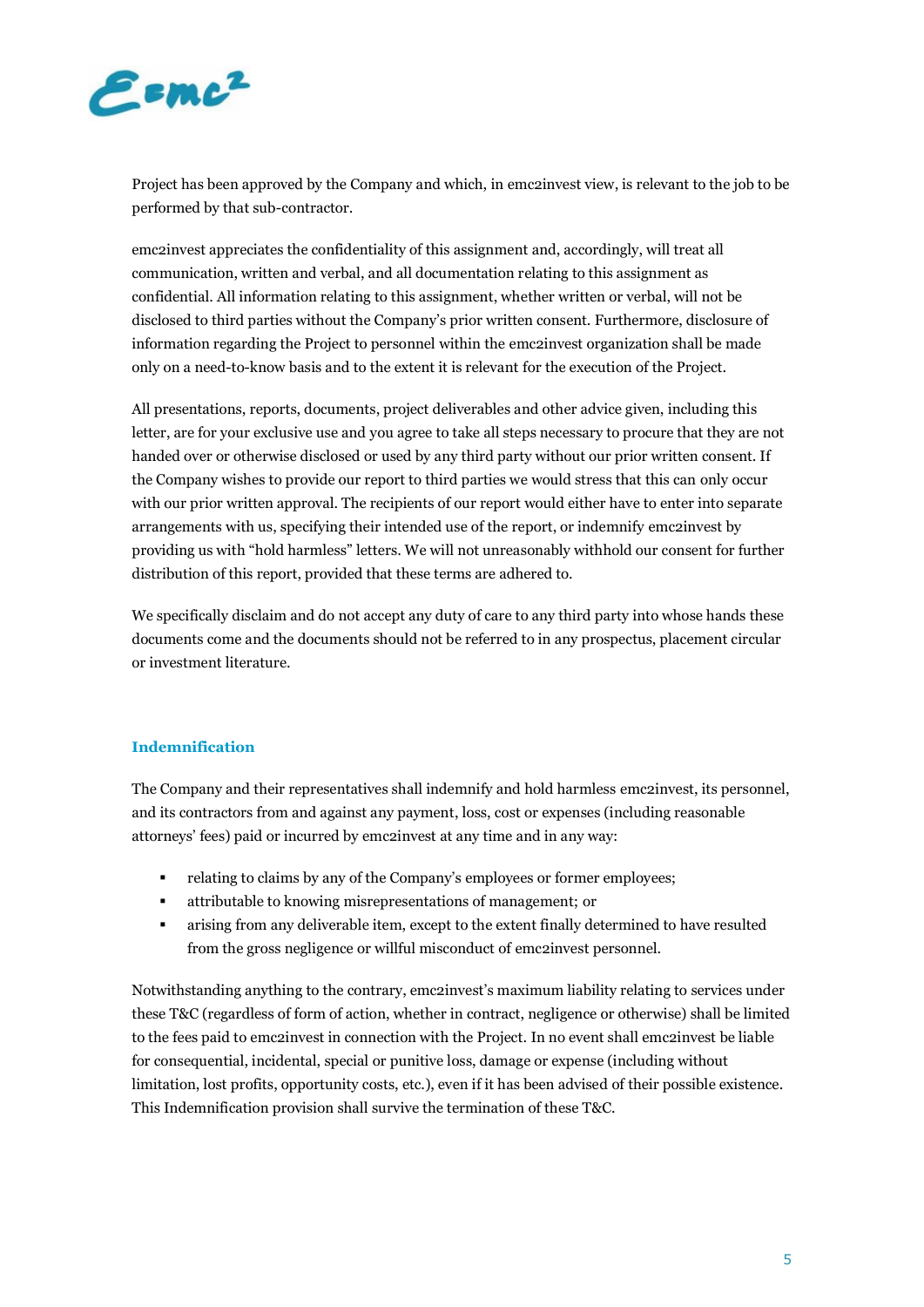

#### **Limitation on Damages**

The liability of emc2invest for any reasons whatsoever arising under or relating to the Project shall not exceed in the aggregate the fees actually received by emc2invest for its Services hereunder.

#### **Subsequent Work**

The Adviser, by reason of the Services agreed herein, is not required to furnish additional work, or to give testimony, or to be in attendance in court with reference to the assets, properties, or business interests in question unless such additional services are specifically set forth in writing. The Adviser will have no responsibility to update any report for any changes occurring subsequent to the issuance of our report.

#### **Non-Exclusivity**

Nothing in these T&C shall be construed as precluding or limiting in any way the right of emc2invest to provide consulting services of any kind or nature whatsoever to any person or entity as emc2invest in its sole discretion deems appropriate.

#### **Force Majeure**

emc2invest shall not be liable for any delays resulting from circumstances or causes beyond its control, including, without limitation, fire or other casualty, act of God, strike or labor dispute, war or other violence, or any lay, order or requirement of any governmental agency or authority.

#### **Governing Law**

The Agreement of this Engagement Letter shall be governed by and construed in accordance with the laws of the Courts of the Dubai International Financial Center ("DIFC" and "DIFC Courts") without regard to the conflict of laws provisions thereof. All disputes arising out of these T&C or related to their violation, termination, or nullity shall be finally settled under the laws of the DIFC Courts. The working language shall be English.

These T&C shall be binding on the parties and their respective permitted successors and assigns; provided, however, that neither party may assign this Agreement without the written consent of the other; provided further, however, that the foregoing shall not prevent an assignment of this